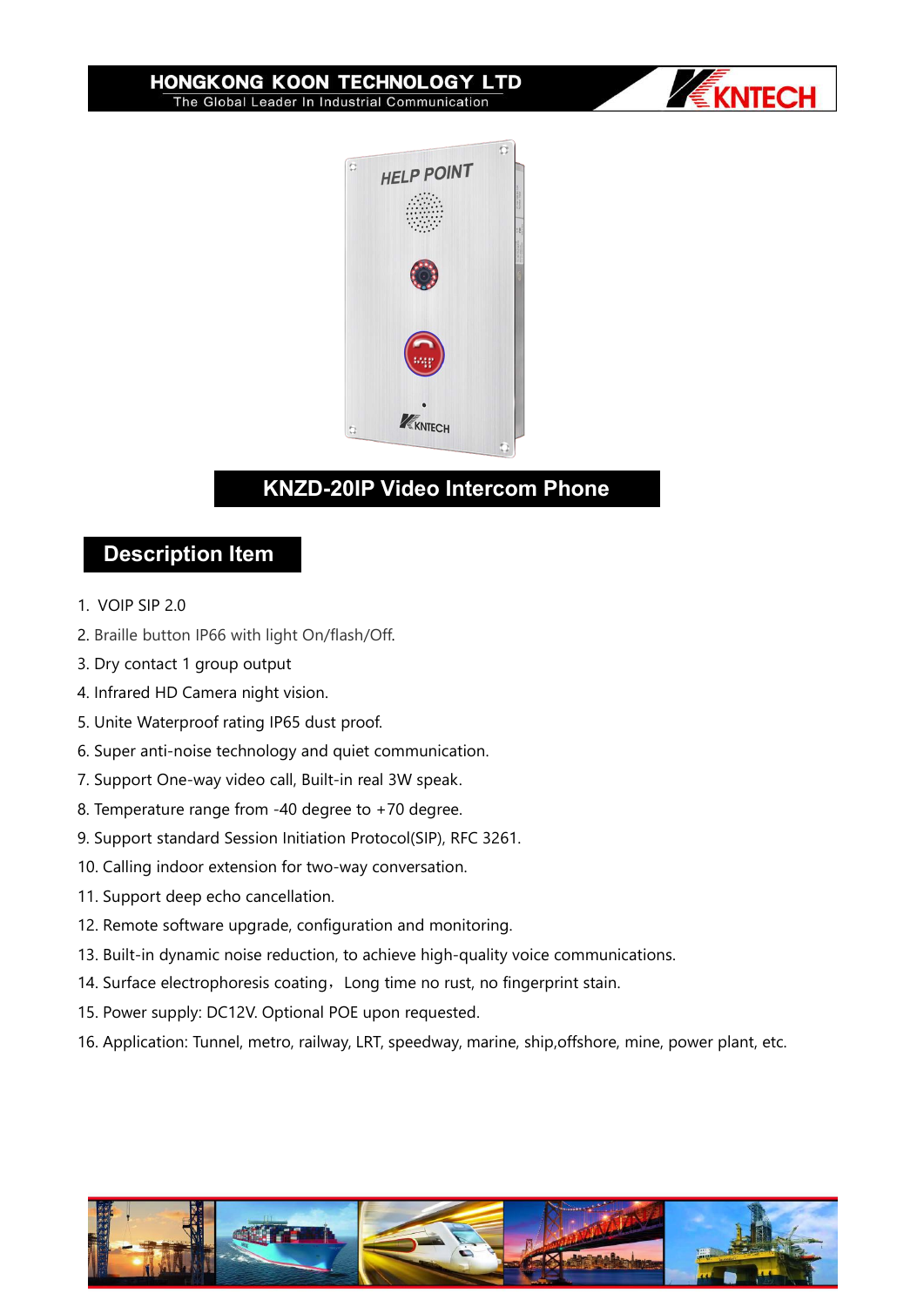

## **Specification**

Framerate:15fps, H.264 Lens size: 1/4 inch

**Camera**: Image Sensor:OV9712 Total Pixels: 720P(1280\*720) 15fps Min. Illumination:0.1lux Field of view:150° horizontal \*Opposite 170°

VoIP SIP2.0 telephone DTMF dialing MTBF:100000hours MTTR: 2 hours Hotline call-- Browser configuration Communication: Full duplex 2-way hands-free communication Call Control Signaling: VOIP SIP Info(DTMF), RFC 2833(DTMF) Local power, 12VDC,Idle 2W, Max 10W Auxiliary Contacts:1 Aux Output, dry contact Contact Ratings. Load: Resistive load Rated load:0.3 A at 125 VAC; 1 A at 30 VDC Rated carry current:1A Max.switching voltage:125 VAC,60VDC Max.switching current:1A INSTALLATION Audio Codes:G.711, G.722, G.729 Network:10/100 Base TX Ethernet, RJ45 connectors, Cat5e or better IP Protocols: IPv4, UDP, DHCP, SIP 1 X LAN Protocols 1X WLAN(IEEE 802.3af), Network Access Programming: Non-volatile flash memory programming and configuration through Web GUI Management and Operation:DHCP and static IP, remote automatic software upgrade, centralized monitoring, status LED Echo cancellation code:G.167/G.168

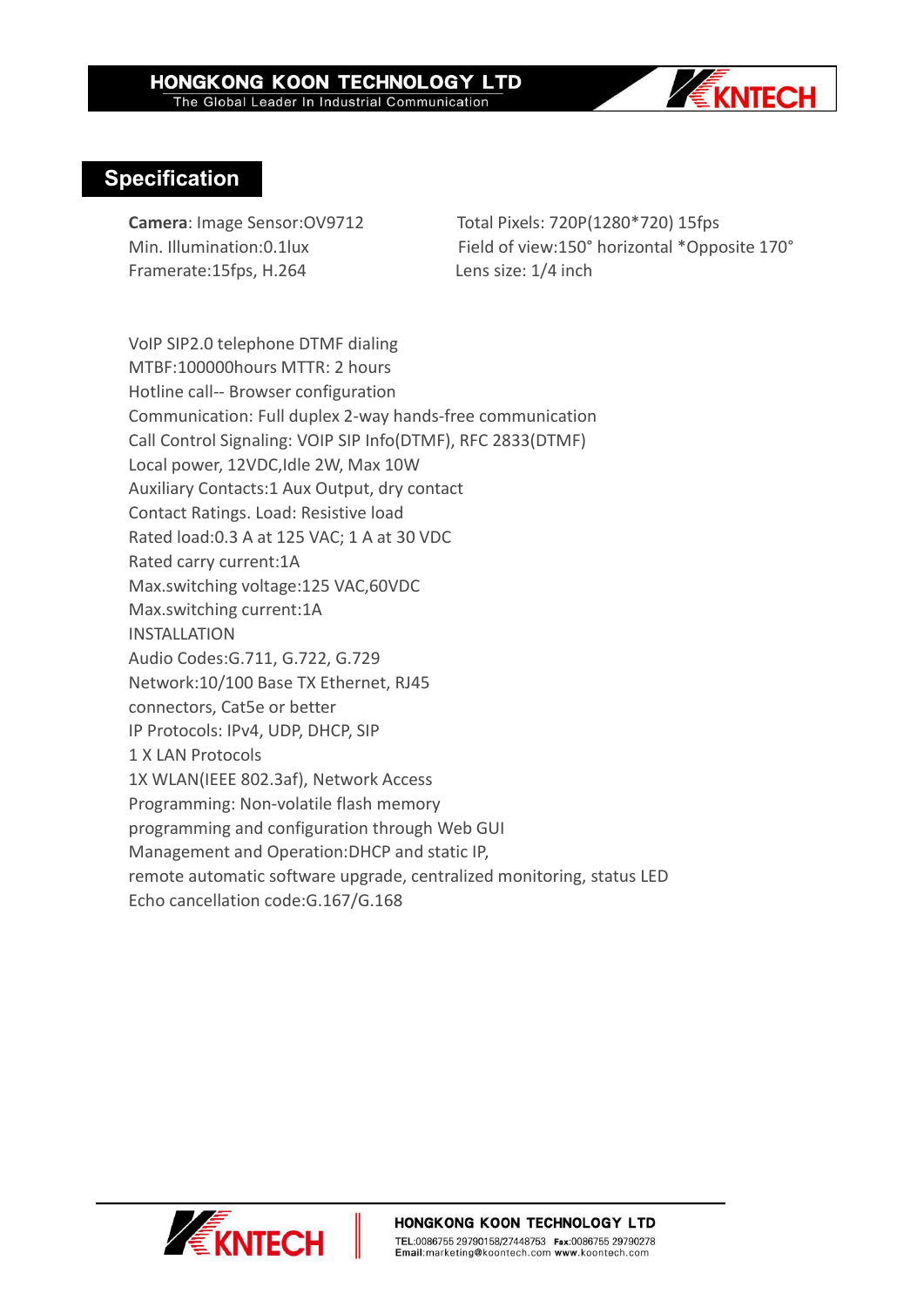

## **Installationtion**







### HONGKONG KOON TECHNOLOGY LTD